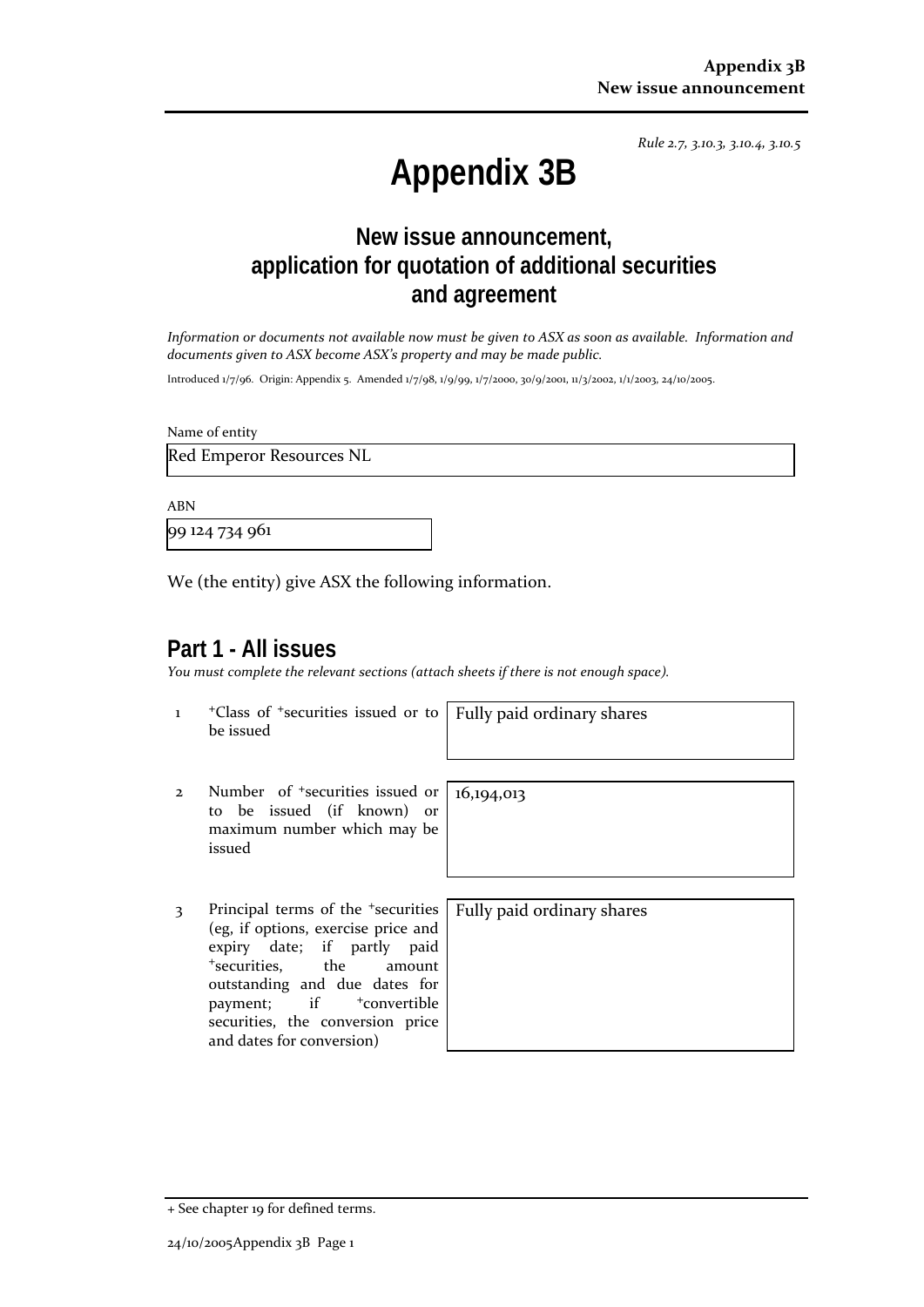| 4 | Do the <sup>+</sup> securities rank equally in<br>all respects from the date of<br>allotment with an existing <sup>+</sup> class<br>of quoted <sup>+</sup> securities?<br>If the additional securities do not<br>rank equally, please state:<br>the date from which they do<br>which they<br>the extent to<br>participate<br>for<br>the<br>next<br>dividend, (in the case of a<br>trust, distribution) or interest<br>payment<br>the extent to which they do<br>not rank equally, other than in<br>relation to the next dividend,<br>distribution<br>interest<br><b>or</b><br>payment | l Yes                                                                                                                                                                |                                     |
|---|---------------------------------------------------------------------------------------------------------------------------------------------------------------------------------------------------------------------------------------------------------------------------------------------------------------------------------------------------------------------------------------------------------------------------------------------------------------------------------------------------------------------------------------------------------------------------------------|----------------------------------------------------------------------------------------------------------------------------------------------------------------------|-------------------------------------|
| 5 | Issue price or consideration                                                                                                                                                                                                                                                                                                                                                                                                                                                                                                                                                          | £0.18 $(so.265)$                                                                                                                                                     |                                     |
| 6 | Purpose of the issue<br>(If issued as consideration for the<br>acquisition of assets,<br>clearly<br>identify those assets)                                                                                                                                                                                                                                                                                                                                                                                                                                                            | The funds raised will be used to progress the<br>current exploration programs in Puntland<br>Georgia,<br>and<br>opportunities and for additional working<br>capital. | business<br>development             |
| 7 | Dates of entering <sup>+</sup> securities<br>into uncertificated holdings or<br>despatch of certificates                                                                                                                                                                                                                                                                                                                                                                                                                                                                              | 1 March 2012                                                                                                                                                         |                                     |
|   |                                                                                                                                                                                                                                                                                                                                                                                                                                                                                                                                                                                       |                                                                                                                                                                      |                                     |
|   |                                                                                                                                                                                                                                                                                                                                                                                                                                                                                                                                                                                       | Number                                                                                                                                                               | <sup>+</sup> Class                  |
| 8 | and <sup>+</sup> class<br>of<br>Number<br>all<br>*securities quoted on<br>ASX                                                                                                                                                                                                                                                                                                                                                                                                                                                                                                         | 205, 845, 393                                                                                                                                                        | Fully<br>paid<br>ordinary<br>shares |

(*including* the securities in

clause 2 if applicable)

<sup>+</sup> See chapter 19 for defined terms.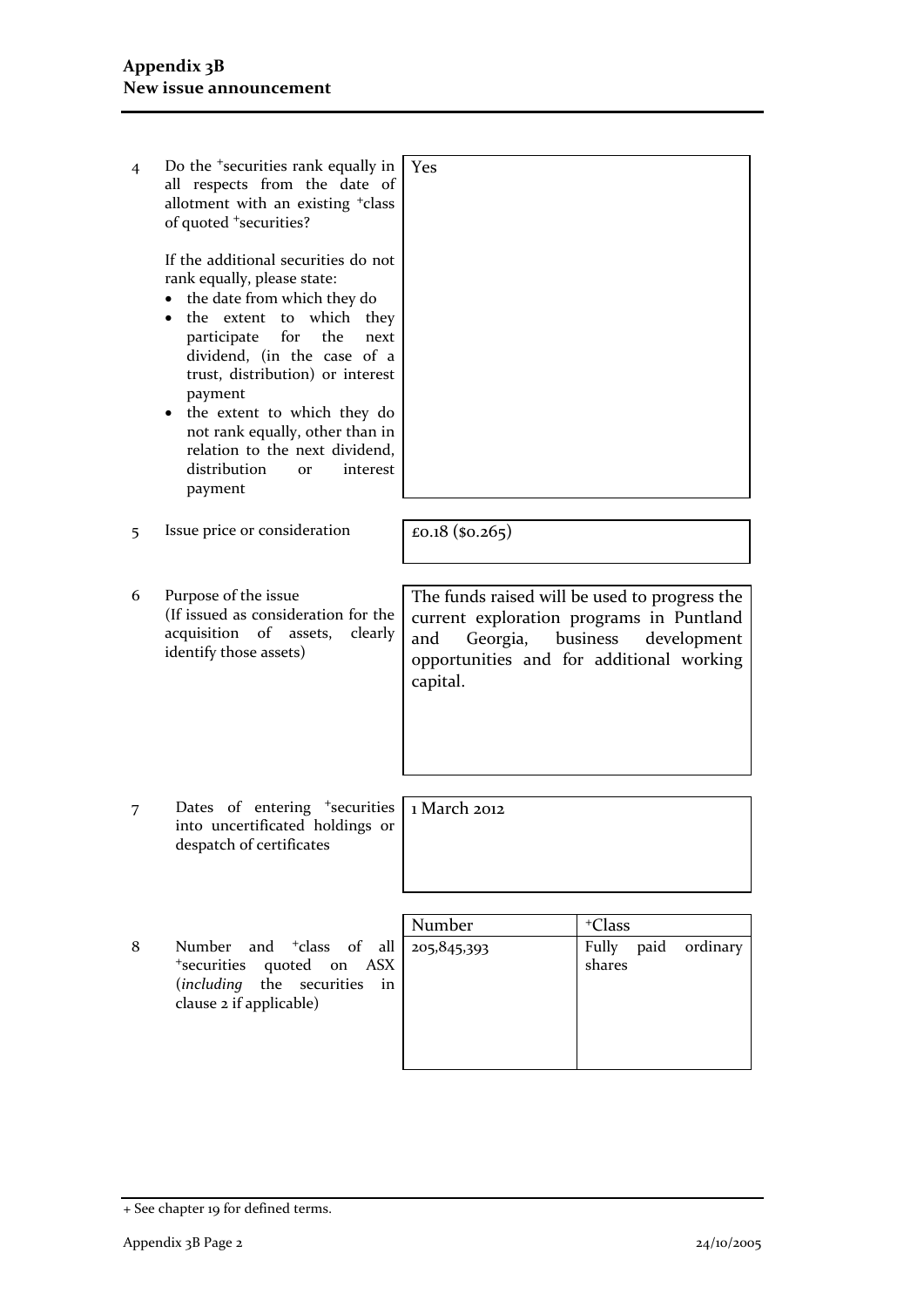9 Number and <sup>+</sup>class of all <sup>+</sup>securities not quoted on ASX (*including* the securities in clause 2 if applicable)

| Number    | <sup>+</sup> Class                                            |  |
|-----------|---------------------------------------------------------------|--|
| 7,750,000 | Unlisted options $(\$o.3o; 30/06/12)$                         |  |
| 1,476,162 | Unlisted<br>$(\text{\pounds}0.305;$<br>options<br>21/07/2013) |  |
| 2,331,596 | Unlisted<br>options $(so.17)$<br>£0.11;<br>30/12/14)          |  |
| 7,500,000 | Partly paid shares                                            |  |

10 Dividend policy (in the case of a trust, distribution policy) on the increased capital (interests)

| N/A |  |  |  |
|-----|--|--|--|
|     |  |  |  |
|     |  |  |  |

## **Part 2 - Bonus issue or pro rata issue**

| 11                | security holder<br>approval<br><i>Is</i><br>required?                                                                      |
|-------------------|----------------------------------------------------------------------------------------------------------------------------|
| $12 \overline{ }$ | Is the issue renounceable or non-<br>renounceable?                                                                         |
| 13                | Ratio in which the <sup>+</sup> securities<br>will be offered                                                              |
| 14                | <sup>+</sup> Class of <sup>+</sup> securities to which the<br>offer relates                                                |
| 15                | +Record<br>to determine<br>date<br>entitlements                                                                            |
| 16                | Will<br>holdings<br>different<br>on<br>registers (or subregisters) be<br>aggregated<br>for<br>calculating<br>entitlements? |
| 17                | Policy for deciding entitlements<br>in relation to fractions                                                               |
| 18                | Names of countries in which the<br>entity has *security holders who<br>will not be sent new issue<br>documents             |
|                   | Note: Security holders must be told how their<br>entitlements are to be dealt with.                                        |
|                   | Cross reference: rule 7.7.                                                                                                 |

<sup>+</sup> See chapter 19 for defined terms.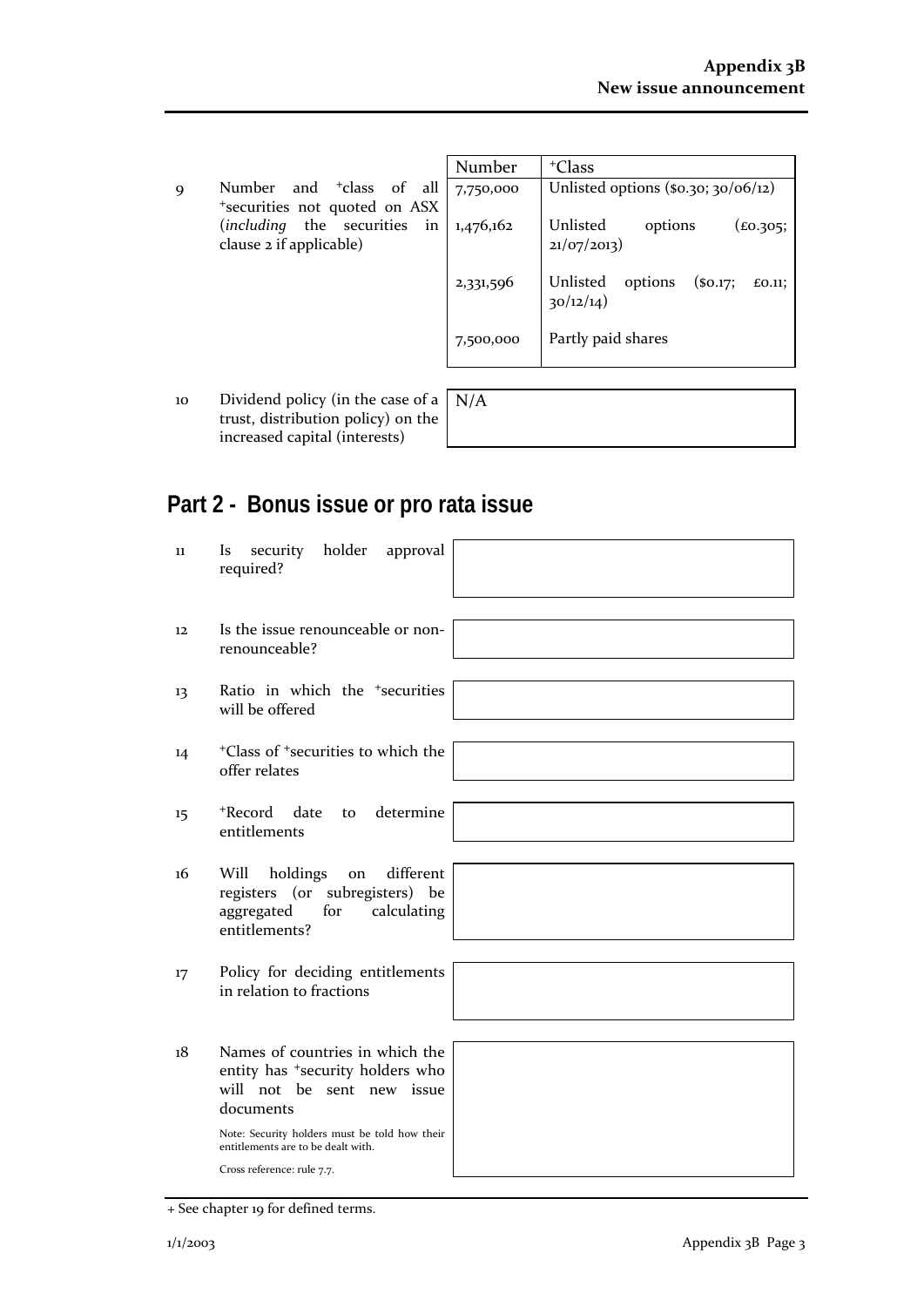### **Appendix 3B New issue announcement**

| 19 | of<br>Closing date for receipt<br>acceptances or renunciations                                                                                                                      |  |
|----|-------------------------------------------------------------------------------------------------------------------------------------------------------------------------------------|--|
| 20 | Names of any underwriters                                                                                                                                                           |  |
|    |                                                                                                                                                                                     |  |
| 21 | Amount of any underwriting fee<br>or commission                                                                                                                                     |  |
|    |                                                                                                                                                                                     |  |
| 22 | Names of any brokers to the<br>issue                                                                                                                                                |  |
|    |                                                                                                                                                                                     |  |
|    |                                                                                                                                                                                     |  |
| 23 | Fee or commission payable to the<br>broker to the issue                                                                                                                             |  |
|    |                                                                                                                                                                                     |  |
| 24 | Amount of any handling fee<br>payable to brokers who lodge<br>acceptances or renunciations on<br>behalf of <sup>+</sup> security holders                                            |  |
|    |                                                                                                                                                                                     |  |
| 25 | If the issue is contingent on<br>*security holders' approval, the<br>date of the meeting                                                                                            |  |
|    |                                                                                                                                                                                     |  |
| 26 | Date entitlement and acceptance<br>form and prospectus or Product<br>Disclosure Statement will be sent<br>to persons entitled                                                       |  |
|    |                                                                                                                                                                                     |  |
| 27 | If the entity has issued options,<br>and the terms entitle option<br>holders<br>participate<br>to<br>on<br>exercise, the date on which<br>notices will be sent to option<br>holders |  |
|    |                                                                                                                                                                                     |  |
| 28 | Date rights trading will begin (if<br>applicable)                                                                                                                                   |  |
|    |                                                                                                                                                                                     |  |
| 29 | Date rights trading will end (if<br>applicable)                                                                                                                                     |  |
|    |                                                                                                                                                                                     |  |
|    |                                                                                                                                                                                     |  |
| 30 | How do <sup>+</sup> security holders sell<br>their entitlements in full through<br>a broker?                                                                                        |  |
|    |                                                                                                                                                                                     |  |
| 31 | How do <sup>+</sup> security holders sell                                                                                                                                           |  |
|    |                                                                                                                                                                                     |  |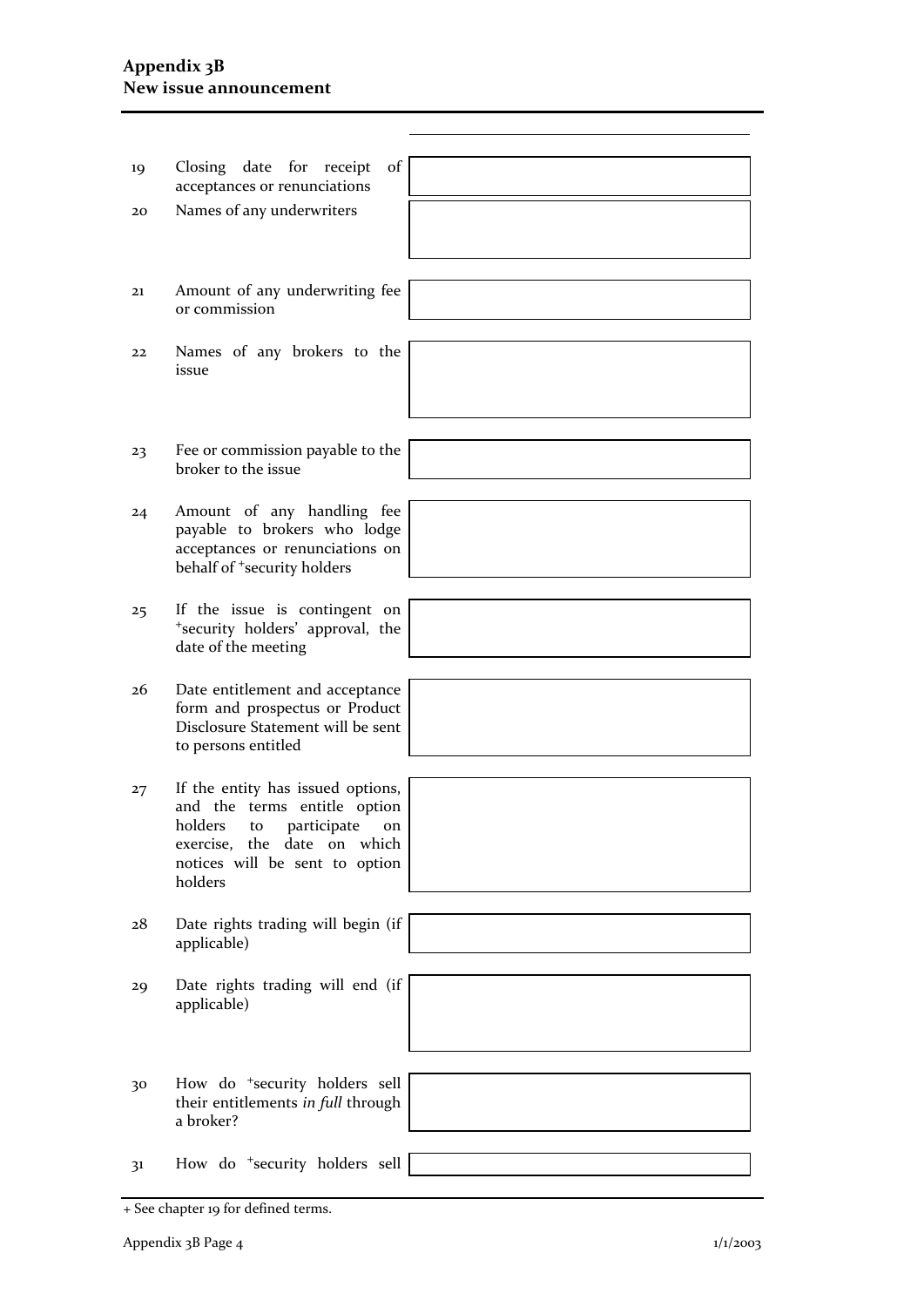|    | part of their entitlements<br>through a broker and accept for<br>the balance?                               |  |
|----|-------------------------------------------------------------------------------------------------------------|--|
|    |                                                                                                             |  |
| 32 | How do <sup>+</sup> security holders dispose<br>of their entitlements (except by<br>sale through a broker)? |  |
| 33 | <sup>+</sup> Despatch date                                                                                  |  |
|    |                                                                                                             |  |

## **Part 3 - Quotation of securities**

*You need only complete this section if you are applying for quotation of securities*

- 34 Type of securities (*tick one*)
- (a)  $\sqrt{\phantom{a}}$  Securities described in Part 1
- (b) All other securities

Example: restricted securities at the end of the escrowed period, partly paid securities that become fully paid, employee incentive share securities when restriction ends, securities issued on expiry or conversion of convertible securities

## **Entities that have ticked box 34(a)**

### **Additional securities forming a new class of securities**

*Tick to indicate you are providing the information or documents*

35 If the <sup>+</sup>securities are <sup>+</sup>equity securities, the names of the 20 largest holders of the additional <sup>+</sup>securities, and the number and percentage of additional <sup>+</sup>securities held by those holders

36 If the <sup>+</sup>securities are <sup>+</sup>equity securities, a distribution schedule of the additional <sup>+</sup>securities setting out the number of holders in the categories 1 - 1,000 1,001 - 5,000 5,001 - 10,000 10,001 - 100,000 100,001 and over

37 A copy of any trust deed for the additional +securities

<sup>+</sup> See chapter 19 for defined terms.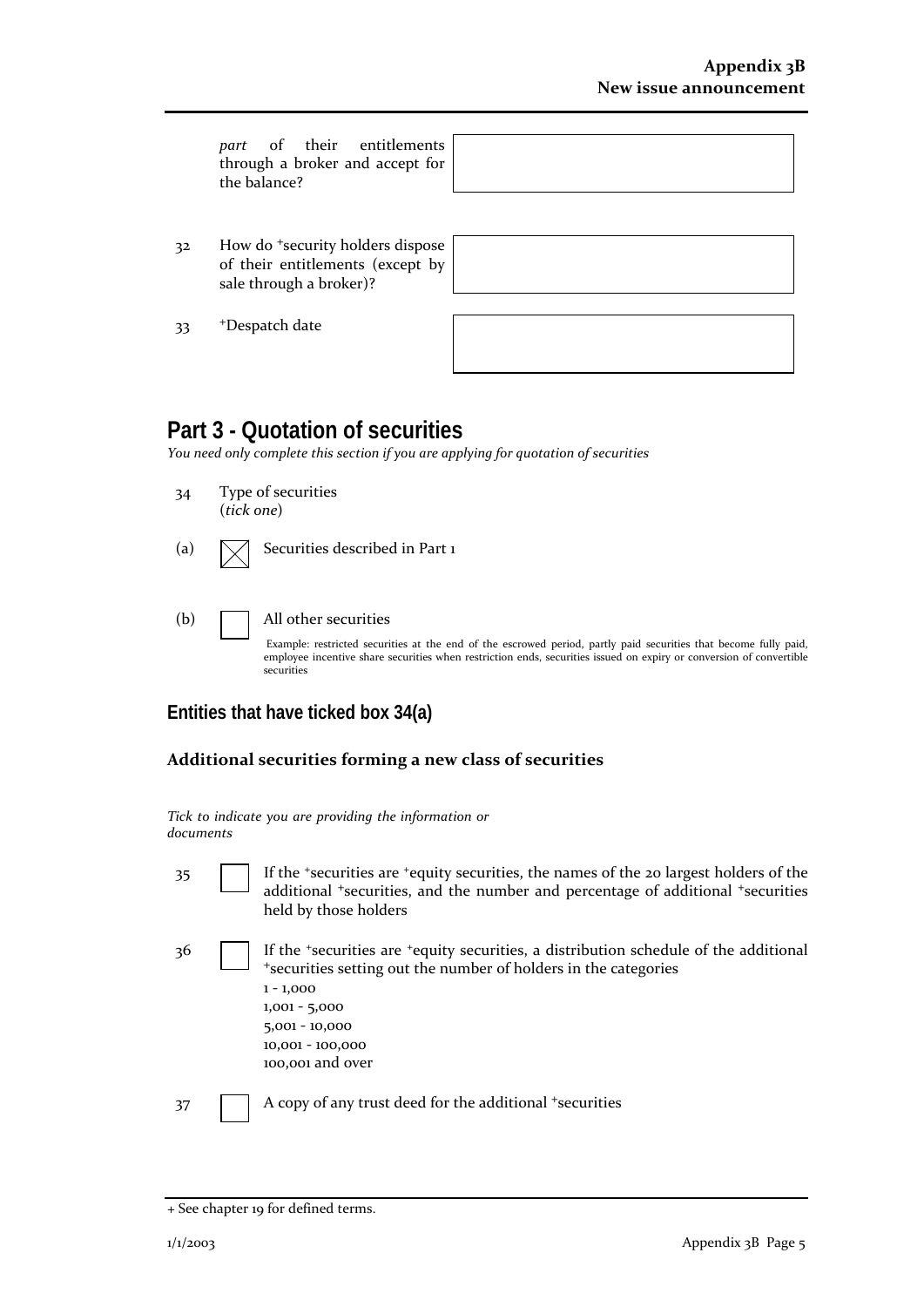## **Entities that have ticked box 34(b)**

- 38 Number of securities for which <sup>+</sup>quotation is sought
- 39 Class of <sup>+</sup>securities for which quotation is sought
- 40 Do the <sup>+</sup>securities rank equally in all respects from the date of allotment with an existing <sup>+</sup>class of quoted <sup>+</sup>securities?

If the additional securities do not rank equally, please state:

- the date from which they do
- the extent to which they participate for the next dividend, (in the case of a trust, distribution) or interest payment
- the extent to which they do not rank equally, other than in relation to the next dividend, distribution or interest payment
- 41 Reason for request for quotation now

Example: In the case of restricted securities, end of restriction period

(if issued upon conversion of another security, clearly identify that other security)

42 Number and <sup>+</sup>class of all <sup>+</sup>securities quoted on ASX (*including* the securities in clause 38)

| Number | <sup>+</sup> Class |
|--------|--------------------|
|        |                    |
|        |                    |
|        |                    |
|        |                    |
|        |                    |
|        |                    |

<sup>+</sup> See chapter 19 for defined terms.